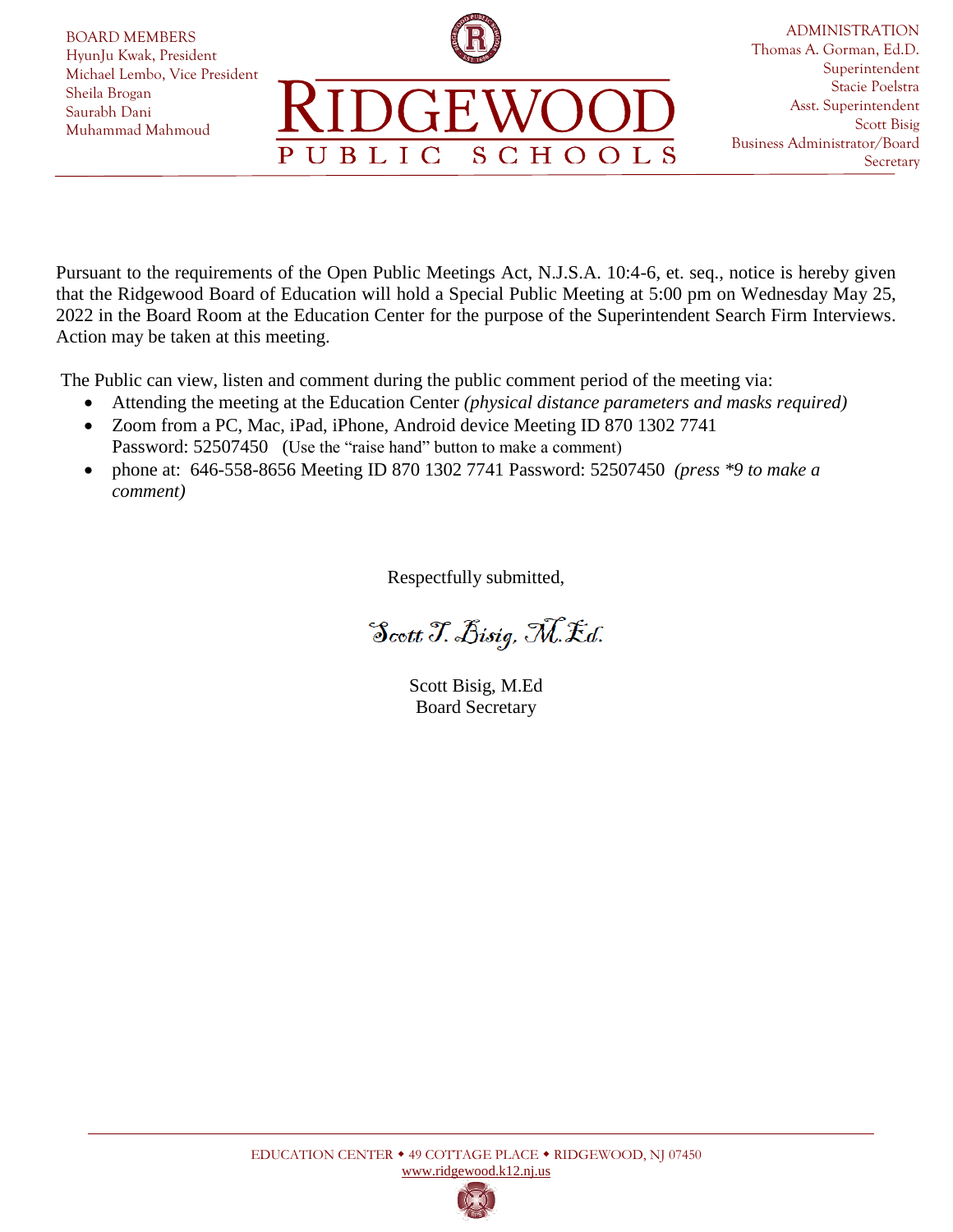

## **RIDGEWOOD BOARD OF EDUCATION**

**Education Center 49 Cottage Place, Ridgewood, NJ 07450 AGENDA**

## **May 25, 2022**

### **Special Public Meeting 5:00 p.m.**

The Public can view, listen and comment during the public comment period of the meeting via:

- **● Physically attending at the Education Center** *(following pandemic protocols)*
- **● Zoom from a PC, Mac, iPad, iPhone Android device (meeting ID 870-1302 7741) ○ Password: 52507450 (use "raise hand" button to make a comment)**
- **● Phone at: 646-558-8656**
	- **○ Password: 52507450** *(press \*9 to make a comment)*
- *●* **Streaming on the District website**
- *●* **Watching on Fios Channel 33**

### **MEETING REGULATIONS**

At all regular meetings, two opportunities are provided for citizens to make comments. The public comment period will be scheduled after student presentations. The second comment period will be at approximately 9:00 p.m. or just prior to the end of the meeting, whichever occurs first. The first opportunity may be limited by the presiding officer to conclude at about 8:00 p.m. in order for the Board to continue with its scheduled agenda. The second opportunity will occur at about 9:00 p.m. at the discretion of the presiding officer taking into consideration a break in the agenda.

At every opportunity for public comment, citizens are invited to comment on subjects on the agenda or general topics. At the discretion of the presiding officer, public comments may be permitted at other times.

Please remember this is a public meeting. Anything you say will be a public record. As a result, pursuant to law, the Board of Education cannot respond to you publicly concerning certain matters, such as those regarding an individual student or personnel. If there is a matter that you wish to remain private concerning personnel or students, please contact the Superintendent's Office. Public comment periods shall also be governed by the following rules:

- 1. Persons wishing to speak must, upon being recognized, rise, sign in, and state their names and addresses.
- 2. Each speaker shall be limited to four minutes. The Board Recorder will note the time. A speaker who has not finished in the allotted time will be directed by the presiding officer to summarize quickly and relinquish the floor within 30 seconds (bylaw 0167).
- 3. Comments shall be limited to issues. If personal remarks or discourteous statements are made, the presiding officer shall require the speaker to stop.
- 4. All statements shall be directed to the presiding officer, no participant may address or question Board members individually.
- 5. No participants may speak more than once on the same topic until all others who wish to speak on that topic have been heard.
- 6. Questions requiring investigation shall be referred by the Board to the Superintendent's Office for consideration and later response. A participant may be asked to submit such questions in written format.

#### **Mission Statement**

The Ridgewood Public Schools, committed to a tradition of excellence and innovation, in partnership with the community, provide a rich and challenging learning environment, enabling students to maximize their unique potentials to become life-long learners and productive, responsible citizens.